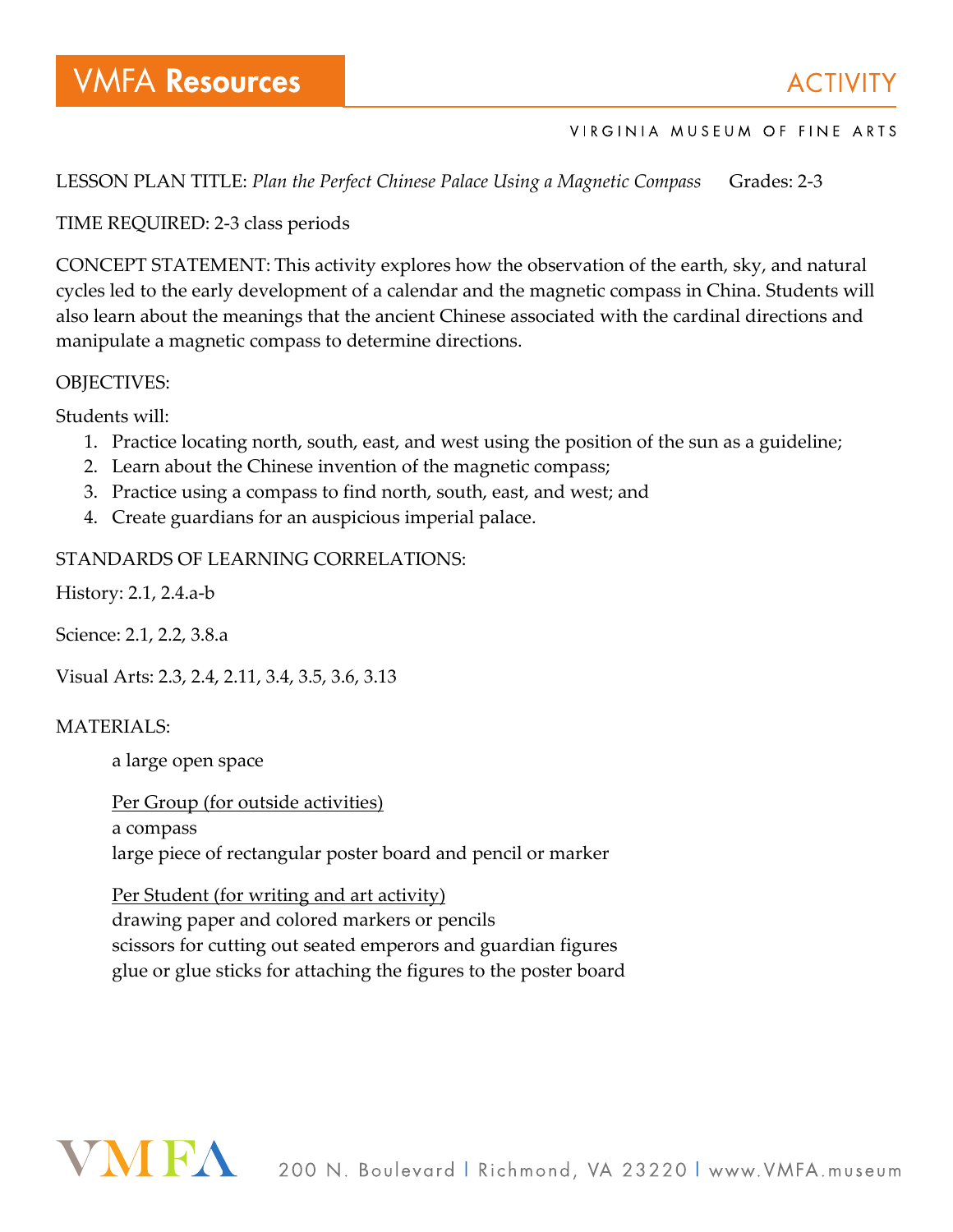## **Prerequisite Skills and Knowledge**

Students should have a basic understanding of magnetic attraction and repulsion, magnetic fields, and map directions before beginning this activity. They should also know that the ends of a magnet are called "north" and "south."

### VOCABULARY:

- **astrology –** The study of the movements and relative positions of celestial bodies interpreted as having an influence on human affairs and the natural world.
- **astronomy –** The branch of science that deals with celestial objects, space, and the physical universe as a whole.
- **attract –** To pull forward or draw near with a force.
- **attraction** The ability or force possessed by something to draw something else towards it.
- **auspicious** promising success; advantageous; opportune; favorable.
- **calendar** Any of various systems of reckoning time in which the beginning, length, and divisions of a year are defined.
- **magnet** Any piece of iron, steel, nickel, or magnetite (lodestone) that has the property of attracting iron or steel (or nickel). This property may be present or artificially induced. (Cobalt is also magnetic, but is rarely used to make magnets).
- **lodestone –** A naturally occurring magnet composed of magnetite.
- **magnetism** The force exerted by a magnetic field.
- **magnetic field** A region of space in which a magnetic force acts.
- **repel** To push back or away with a force.

**repulsion** – The ability or force possessed by something to push something else away from it.

## **VAVIEA**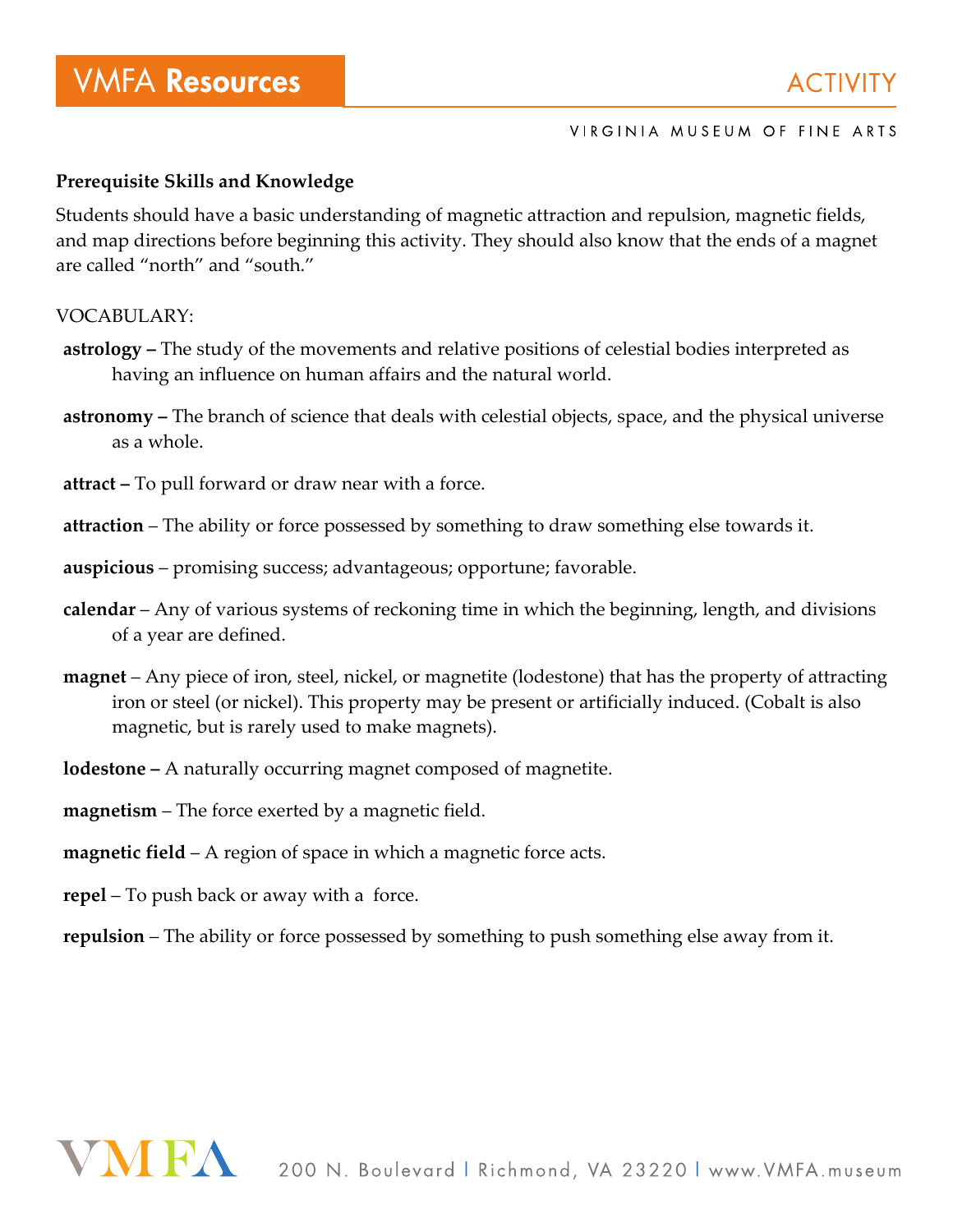## OVERVIEW FOR PRELIMINARY ACTIVITY:

Use the background information provided below to develop an age-appropriate introduction to the ideas that ancient Chinese people developed about the directions of east, south, west, and north by observing the natural cycles of the sun, moon, and stars.

**East, South, West, and North in Ancient China:** Like many early people, the ancient Chinese thought that there were connections between what they saw in the sky and events on earth. This idea makes sense when you think about the things they could directly observe about the sky. The rain falling from the sky made it possible to grow crops. The sun rose in the east and set in the west to mark the beginning and end of each day. The phases of the moon followed a distinct pattern that helped them plant seeds at the best times. Over many centuries, the waxing and waning of the moon also gave the ancient Chinese the idea to group days into months, while the changing seasons gave them the idea to group months into years.

It took a long time for the Chinese to figure out how to make these cycles work together. Careful observations of the positions of the sun, moon, stars, and planets eventually allowed them to understand the timing of the spring and autumn equinoxes and the summer and winter solstices. The calendar that developed out of their observations uses the monthly cycles of the moon—AND the yearly cycle of the sun—to accurately track the passage of time. The ancient Chinese figured out how to combine the two cycles by inserting seven extra months (leap months) into each 19-year calendar cycle. The calendar that resulted is the longest unbroken time measurement system in history!

Many of these developments took place even before the time of the Xia dynasty, which is traditionally viewed as the first ruling dynasty in China, (ca. 2100–1600 BCE). One of the first Chinese written sources that mentions the Chinese calendar is the *Shiji* (*Records of the Grand Historian)*, which wasn't composed until around the 2nd century BCE. The accounts in the *Shiji* about the first Chinese emperors and sovereigns are based on legends and tales—so scholars have relied heavily on archeological evidence as they have studied early Chinese calendar systems.

The *Shiji* gives the credit for developing the first Chinese calendar to Ta Nao, a court official who was given the task by Hungdi, the legendary Yellow Emperor. Because the emperor was responsible for ruling well, an accurate calendar was important so that he could accurately predict the Earth's natural cycles. Many beliefs about astrological connections between celestial events, such as comets and eclipses, and earthly events such as drought, war, and catastrophes, developed alongside these early observations and systems. Because of these beliefs, the ancient Chinese developed various rituals (ceremonies with a sequence of steps of actions) that were performed to ensure good fortune for the Chinese people.

# VNIEA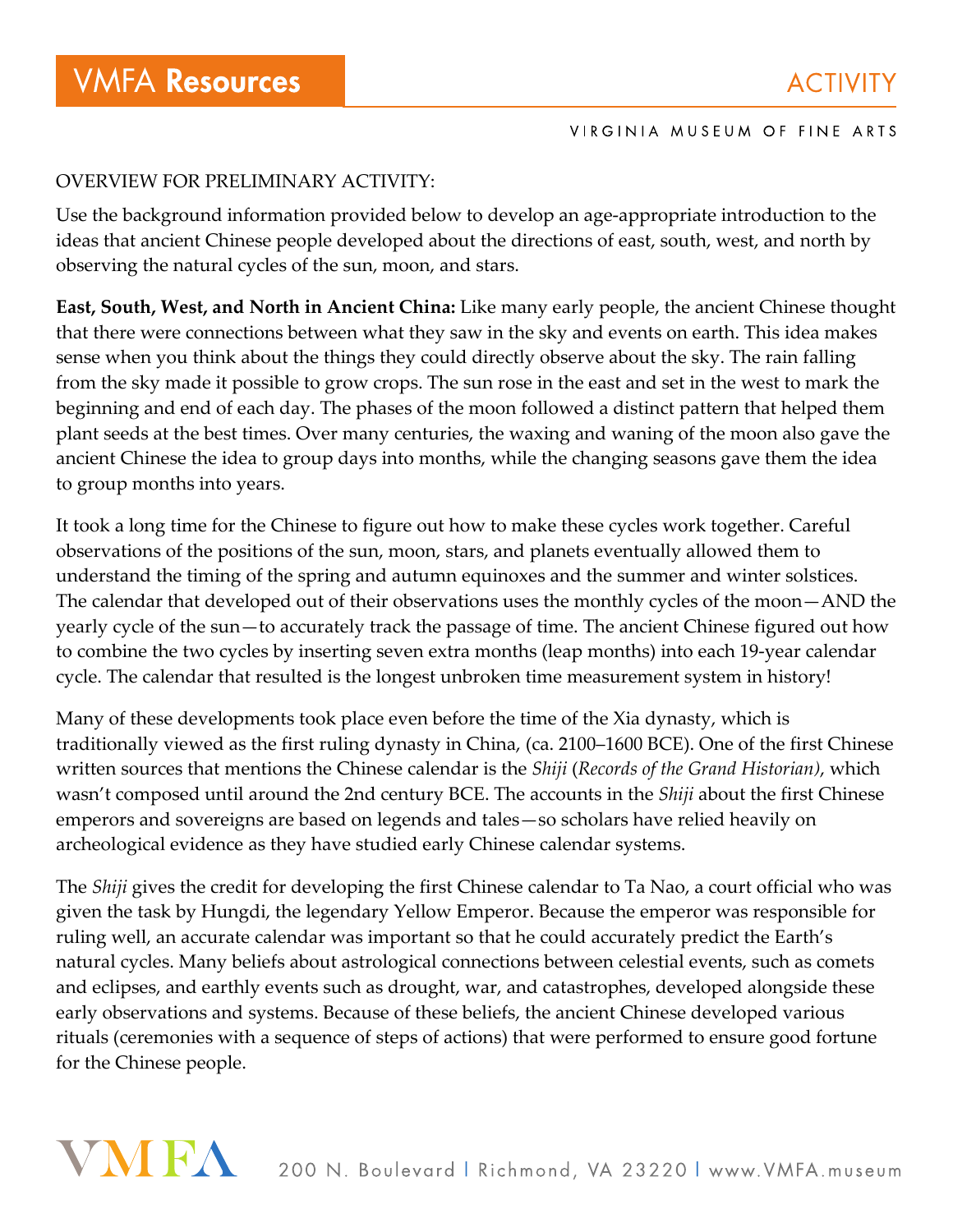Over time the sky was divided into five sections, known as *gong* (palaces). These palaces were associated with the directions of north, south, east, and west—and the middle. The middle or center region contained the star patterns that they believed were connected with the emperor and his court. The star patterns (or constellations) in the rest of the night sky were connected with one of the four directions—and with an animal and a color.

Today in America, we usually list the directions in the order of north, south, east, and west. The ancient Chinese, however, listed them in a different order. They started with the east because the sun rises in the east. After east, they listed the other directions in their circular order of appearance. So they would list the directions as east, south, west, and north.

The connections between the directions and specific animals are described in an ancient Chinese book called the *I Ching*, or *The Book of Changes*, which was based on various ancient records relating to divination (knowledge or prediction of the future).

North is associated with the Black Tortoise, winter, water, longevity—and sometimes with a snake.

East is associated with the Blue Dragon, spring, good will and auspiciousness (good luck) and wood.

South is associated with the Red Bird, summer, and fire.

West is associated with the White Tiger, autumn, and metal.

Heaven and earth were also symbolized by shapes. The sphere of heaven was represented by a circle. The square (or rectangle) represented the earth within the sphere of heaven. Beginning in very ancient times, these directions and symbols were often thought about as Chinese tombs, palaces, and the settlements around them were designed. For example, an early ruler of the Western Zhou dynasty (1046–771 BCE) founded a permanent capital at Fenghao (present-day Xian), which had a square or rectangular design with a roughly north/south central axis.

The capital also had special places for ritual ceremonies connected with natural cycles. This design for a capital became the prototype for future Chinese capital cities and imperial palaces, including the Forbidden City in present-day Beijing.

## VMFA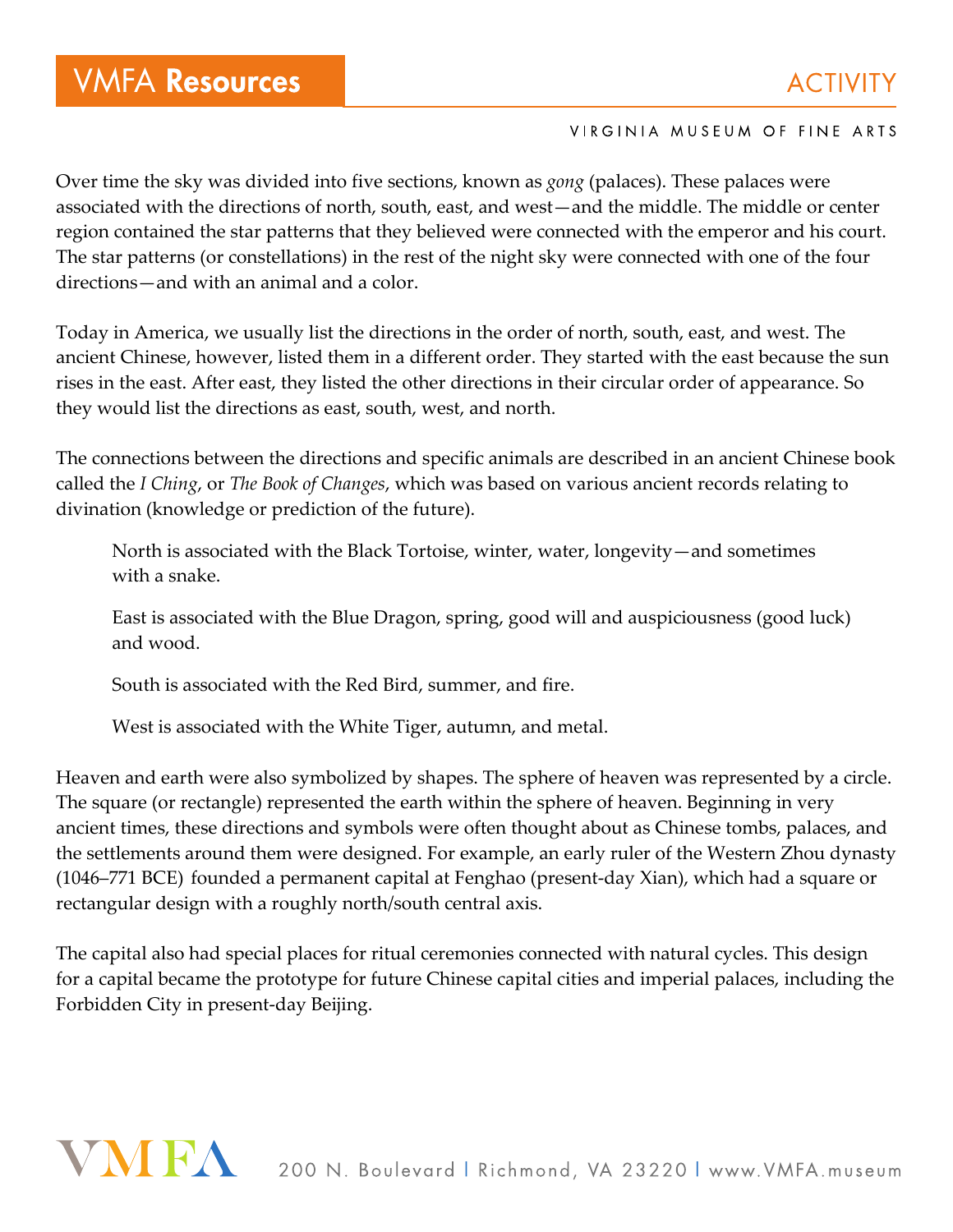East, south, west, and north correspond to the movement of the sun. It's likely that early palaces faced south because the south offered the warmth and light of the sun during most of the daylight hours. Because cold winds came from the north, the most important people were seated with their backs to the north. From the Western Zhou dynasty onward, the thrones (dragon chairs) of kings and emperors faced south within the squared-off walls of their palaces. To the ruler's left, on the east, which was associated with morning, spring and life, were the places for court officials of highest rank or importance. Lesser officials were placed on the ruler's right, to the west, which was associated with evening, autumn, and death.

## PRELIMINARY ACTIVITY DIRECTIONS

If possible, take the class outside for this exercise, which will provide a review of north, south, east, and west—and how these directions relate to the movement of the sun.

Divide the class into small groups of 4 to 5 students. Give each group a large rectangular piece of poster board and a pencil. Ask each group to decide on the directions of east, south, west, and north using their observations and memories of where the sun is positioned in the sky at various times of the day.

Ask them to mark the poster board with the letters E, S, W, and N at the right, bottom, left, and top edges of the paper. Once they have finished, ask them to place their poster board on the ground so that the letters are linked with the directions they have decided on.

Once they have committed to the four directions, ask them if they think their directions are all the same. (Each group could point directly east to help with this determination. It's likely that they not be pointing in exactly the same directions.)

Ask them how they might check their poster board positions for accuracy. If they have learned about compasses, they should come up with the idea of using a compass to check their directions. Tell them that compasses were invented in China—and that they will learn about the invention of compasses and how to use them in the next class period. (Save the poster boards for the follow-up activity.)

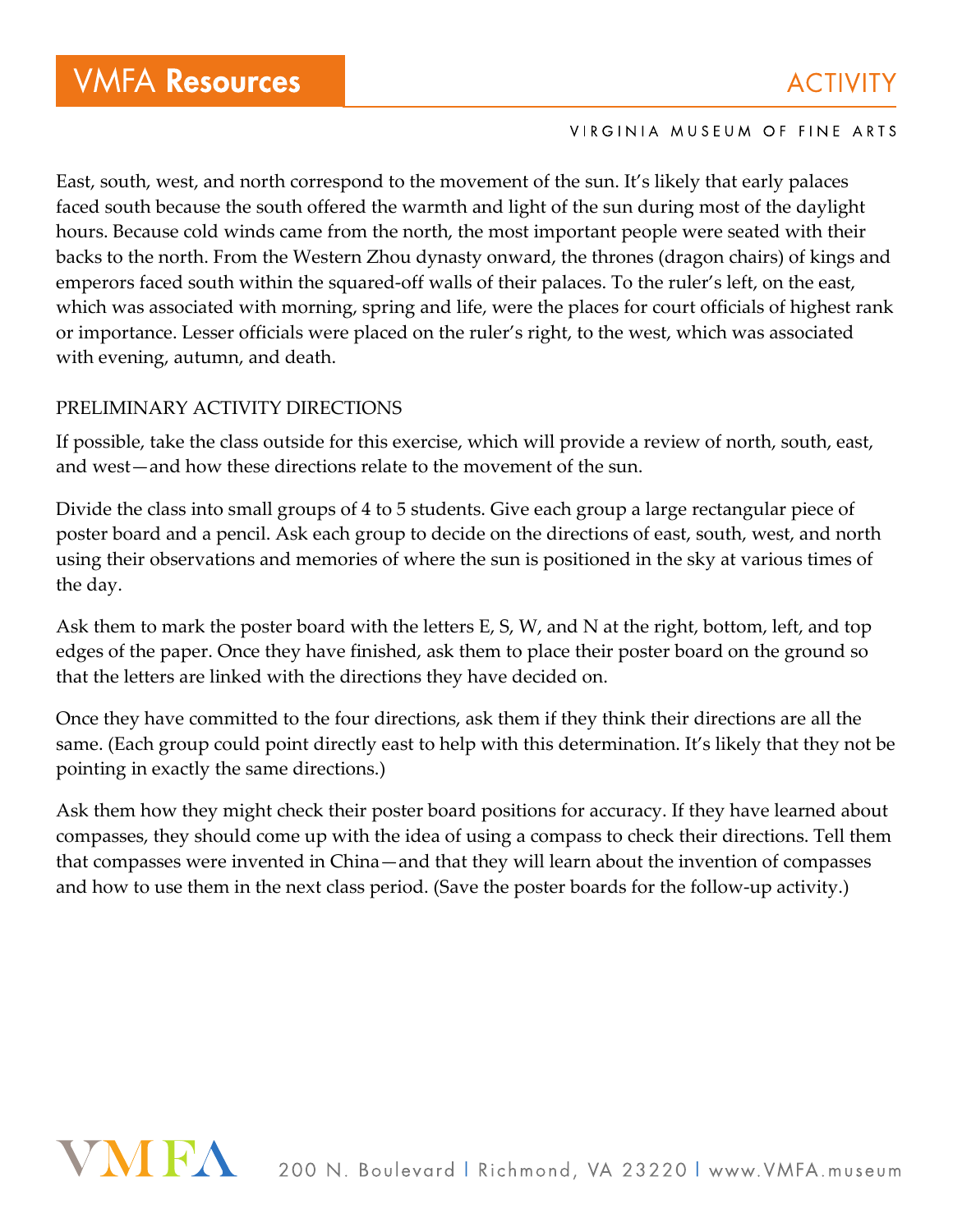## OVERVIEW FOR MAIN ACTIVITY

**How and when was the compass invented in China?** Since directions had such important symbolic meanings in ancient China, it makes perfect sense that the ancient Chinese would be fascinated by lodestones, which are naturally occurring magnets. At first, lodestones were used for divination (foretelling the future), but later the Chinese found ways to use them in navigation and direction finding.

No one knows exactly when compasses first appeared in China, but it was many centuries before they were used in Europe. In a fourth-century BCE text called *The Book of the Devil Valley Master*, there is a reference to a "south-pointer," which—in addition to its usual purpose—was used by jade hunters to keep them from getting lost. (The usual purpose seems to have been to help them achieve order and harmony through divination.)

According to another Chinese account, Emperor Wang Mang (who ruled briefly from 9 to 23 CE, between the Western and Eastern Han dynasties) had a spoon-shaped "Ladle of Majesty" that pointed south. The device was probably shaped like a spoon to echo the shape of the star pattern called the Big Dipper. The handle of the celestial dipper always points toward the south in the sky. The Ladle of Majesty was carved out of a lodestone. The ladle sat on a square bronze plate, which represented the Earth. A circle within the square represented heaven. Markings on the base also indicated compass directions. The ladle was carved so that the handle of the lodestone dipper would point to the south. The emperor probably used his ladle to make sure that he faced south, the luckiest direction, as he gave his ruled the land.

The first complete description of a magnetic compass that has survived dates from 1044 CE (Northern Song dynasty). This work, the *Wujing Zongyao* (*Collection of the Most Important Military Techniques*) describes a magnetic iron fish that floated on water to indicate direction.

**How did it work?** A thin layer of molten iron was cast in the shape of a fish. As the iron cooled, the fish was placed so that its head pointed toward the south and the tail toward the north. (In China, lodestone ladles and fish compasses were said to point to the south because south was considered the most important direction. Of course, the other end of the compass pointed north.) This placement caused the magnetic domains within the iron to align themselves with the Earth's magnetic field, and the resulting fish became a magnet. The fish was then placed in a bowl filled with water. The fish was allowed to move freely on the water's surface until its head pointed south. The description ends with a reminder that the information about how the fish was made and used was to remain a secret.

# VNIFA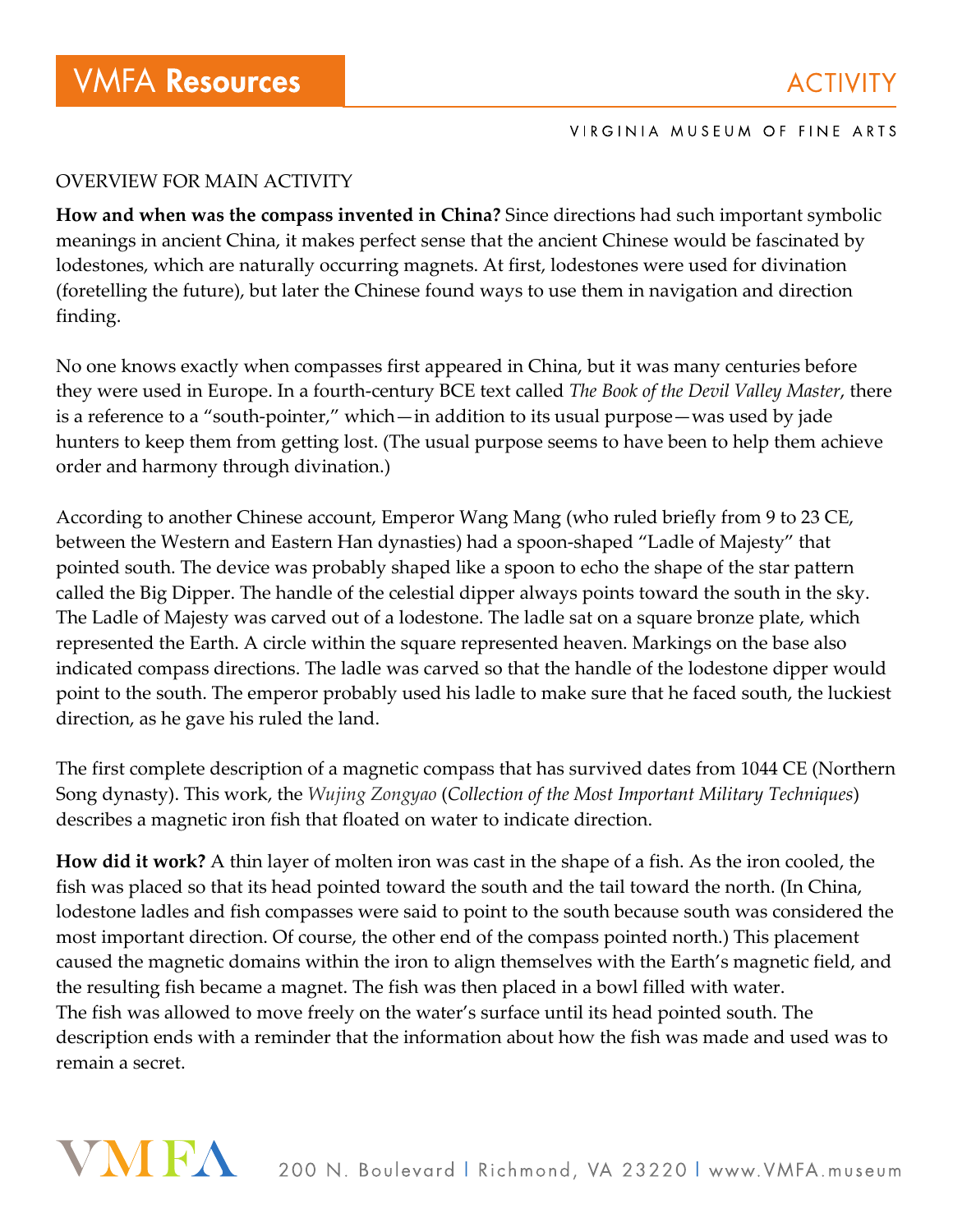The *Meng Xi Bi Tan* (*Meng Ch'i Pi T'an*) or "Dream Pool Essays" written by Shen Gua around 1088, gives another description of the making of a compass. Shen Gua was an astronomer, mathematician, and high official who wrote "Magicians rub the point of a needle with the lodestone; then it is able to point to the south."

Another early reference to a Chinese compass comes from the *Shih Lin Kuang Chi*, an encyclopedia compiled between 1100 and 1250 and first printed in 1325. This work describes a wooden turtle into which a lodestone was placed. The turtle was balanced on a pivot so that it could spin freely. The tail of the turtle, which was a magnetic needle, always turned to point south.

The first known reference to the use of the compass in Chinese navigation dates to about 1111 CE (Song dynasty). The *Pingzhou Ketan*, which means *Pingzhou Table Talks*, by Zhu Yu describes events from about 1086 forward and contains a variety of nautical information. The work says that at night ship pilots steer by the stars and in the day by the sun. However in "dark weather," they look at the south-pointing needle.

**The Compass in the West:** The magnetic compass was first mentioned in European sources by the English monk Alexander Neckham in 1187. In his book *On the Nature of Things*, he describes a device in which a magnet "… whirls around in a circle until, when its motion ceases, its point looks direct to the north."

No one knows exactly how Neckham learned about the compass, but over the next two hundred years, the compass is mentioned in many other European publications and sources. Silk Road travelers, including Marco Polo, may well have brought the first magnetic compasses to Europe. Early compasses were made of thin pieces of lodestone (naturally occurring magnets composed of magnetite) that floated on water. Since the lodestones always pointed in the same direction, travelers were able to navigate even when it was cloudy and they couldn't see the stars. By 1300, the compass was in fairly common use by European navigators.

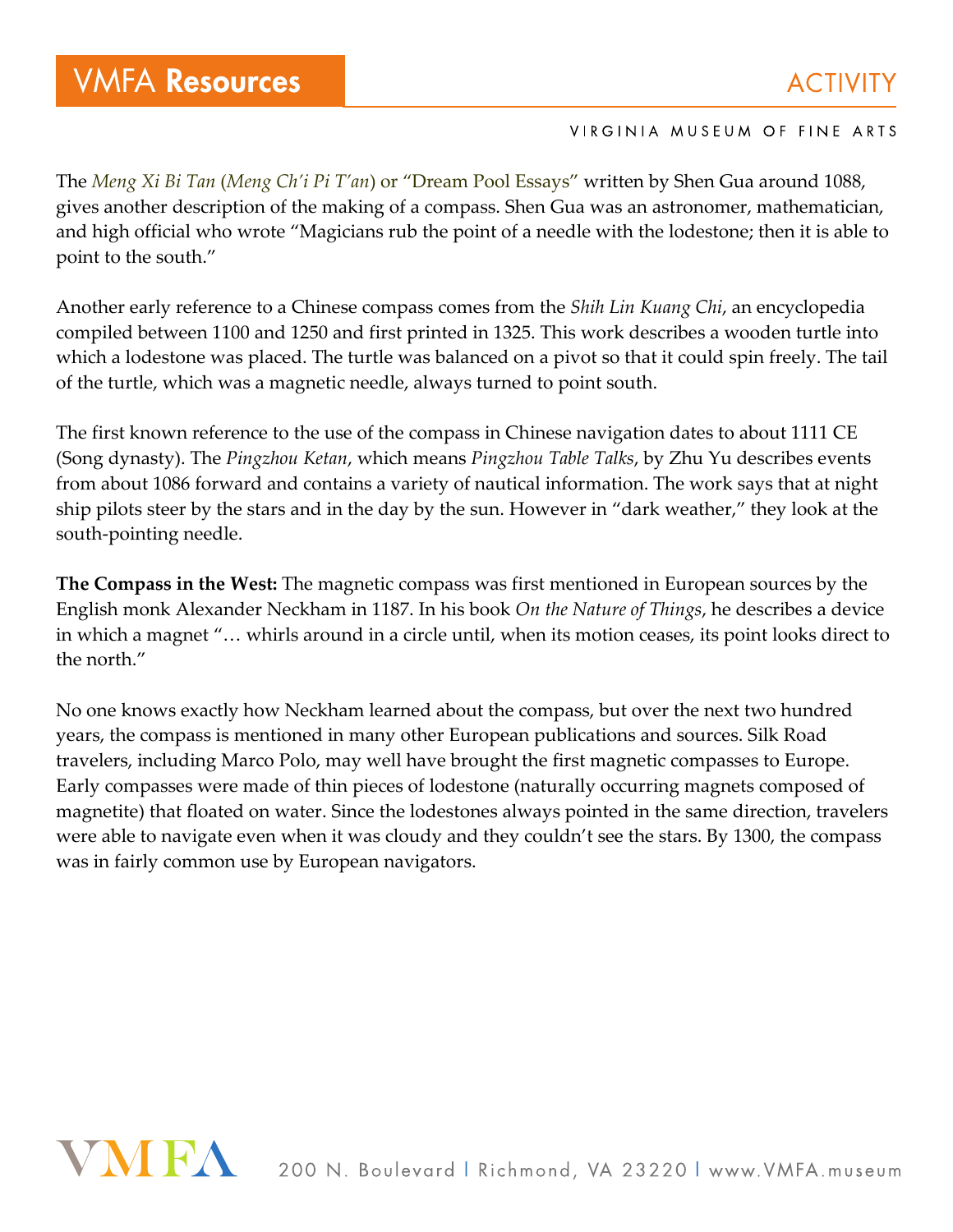## **Make the Art Connection:**

Many ancient Chinese palaces, tombs, and cities had special symbols for protection that were connected with specific directions. For example, as Buddhism became known in China through the Silk Road trade routes that flourished during the Han and Tang dynasties, Buddhist deities such as the Heavenly Guardians of the East, South, West and North became a part of China's cultural and artistic heritage.



*Heavenly Guardian (Lokapala)* 7th century, Chinese, Tang dynasty (618–907) earthenware with pigment Floyd D. and Elisabeth S. Gottwald Fund, 90.219 a-b

This heavenly guardian statue, which you can see in the East Asian galleries of the Virginia Museum of Fine Arts, was made to protect the tomb of a prominent person during the Tang dynasty. His armor features dragon wings and reptilian scales. His arms are protected by gauntlets and his shins by greaves. A plumed phoenix decorates his helmet. He is stomping on a demon and glaring at any threat to those he protects. His raised hand originally held a spear, which is now lost. He was also decorated with gilding (thin applications of gold) and painted in bright colors.

After viewing and talking about the figure of *Lokapala*, ask the students to make a list of adjectives that might describe a fierce guardian of an imperial palace. (Ask them to save these lists to use during their final art activity.)

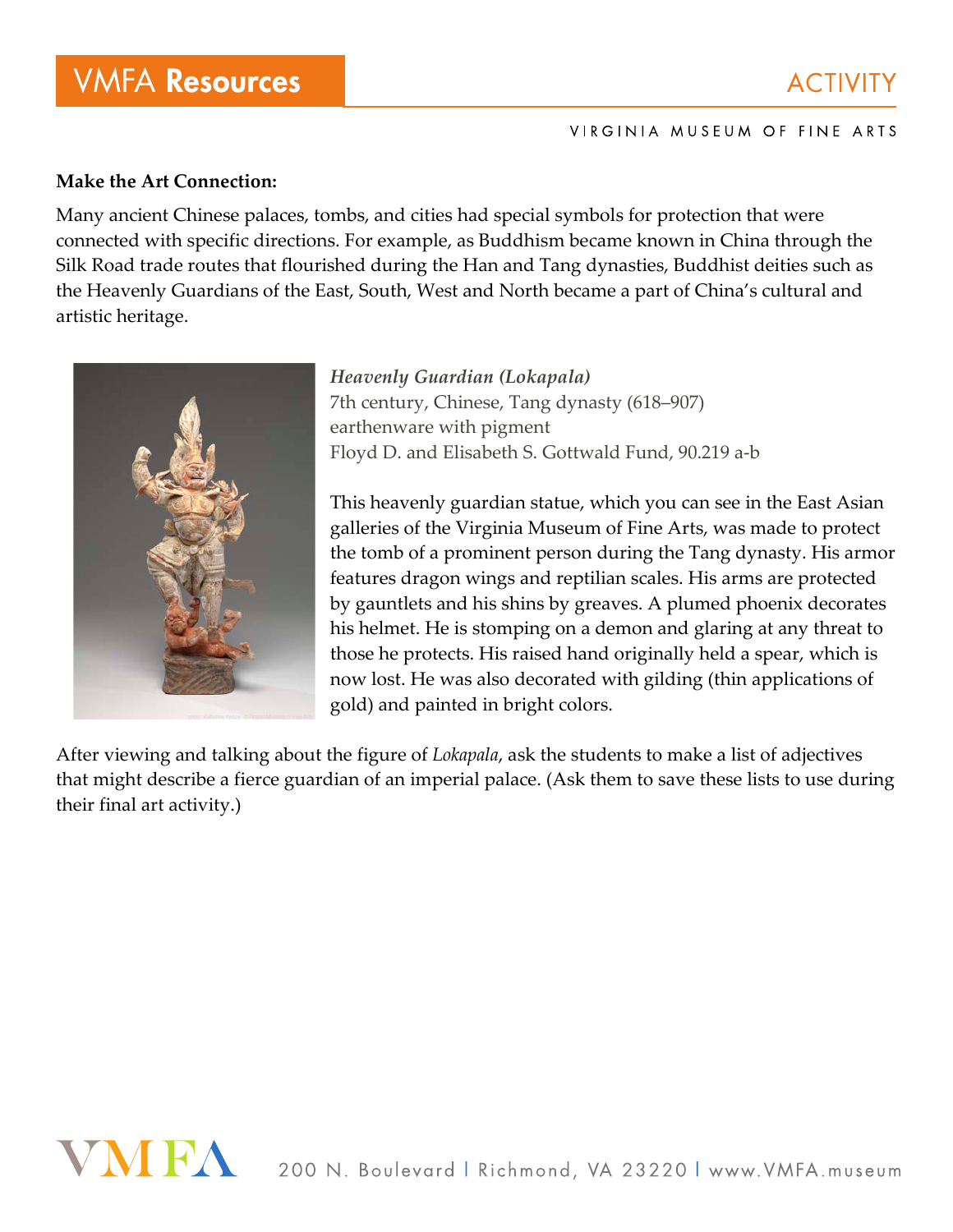ACTIVITY DIRECTIONS (This part of the activity should definitely be done outside. The metal support structures and electrical components of buildings can affect the accuracy of compasses that are used inside them.)

Take the class outside and explain that they will be working in the same groups as in the previous activity for this outdoor adventure. (They should take their poster boards and pencils with them.) Distribute a compass to each group and give them the following directions:

- $\triangleright$  Each group will determine the proper direction for each of the four sides of their very own imperial palace! The ancient Chinese probably used many different sightings of the sun and stars to make sure that their palaces faced toward the south, but today, you're going to use a magnetic compass to accurately find east, south, west, and north for your very own imperial palace.
- Let's begin by reviewing how a compass works. A compass needle is a magnet. The needle always has one end marked with a special color or symbol. In today's world, this end is called the north end of the compass needle. The north end of the needle in modern compasses always points north (in the direction of the Earth's geographic north).
- $\triangleright$  How is that different from the ancient Chinese devices? (Ancient Chinese devices pointed toward the south.)
- $\triangleright$  To find the correct position of all four directions using the compass, turn the base of the compass until the north end of the compass needle lines up with the north marking on the face of the compass. Once that's done, all the other directions will be correct.

As they work, visit each group to make sure they understand how the compass works. Many adults have trouble with this skill! Next, ask each group to use the compass to help them place their poster board so that the north and south ends are pointed in the correct directions. Once the poster board is properly placed, ask each group to sketch in the outer walls of their imperial palace on the poster board. Once all the groups have their outlines finished, continue with these directions:

- $\triangleright$  Sketch in a door, or gate, for each wall. (They should take turns drawing.)
- Once your doors are in place, draw in the emperor's throne and place an arrow showing which direction he will face when he sits on his throne. Ask students to face in the same direction as the emperor.

Is east to his right or left? (East is on his right.) Is west to his right or left? (West is on his left.)

# VNIEA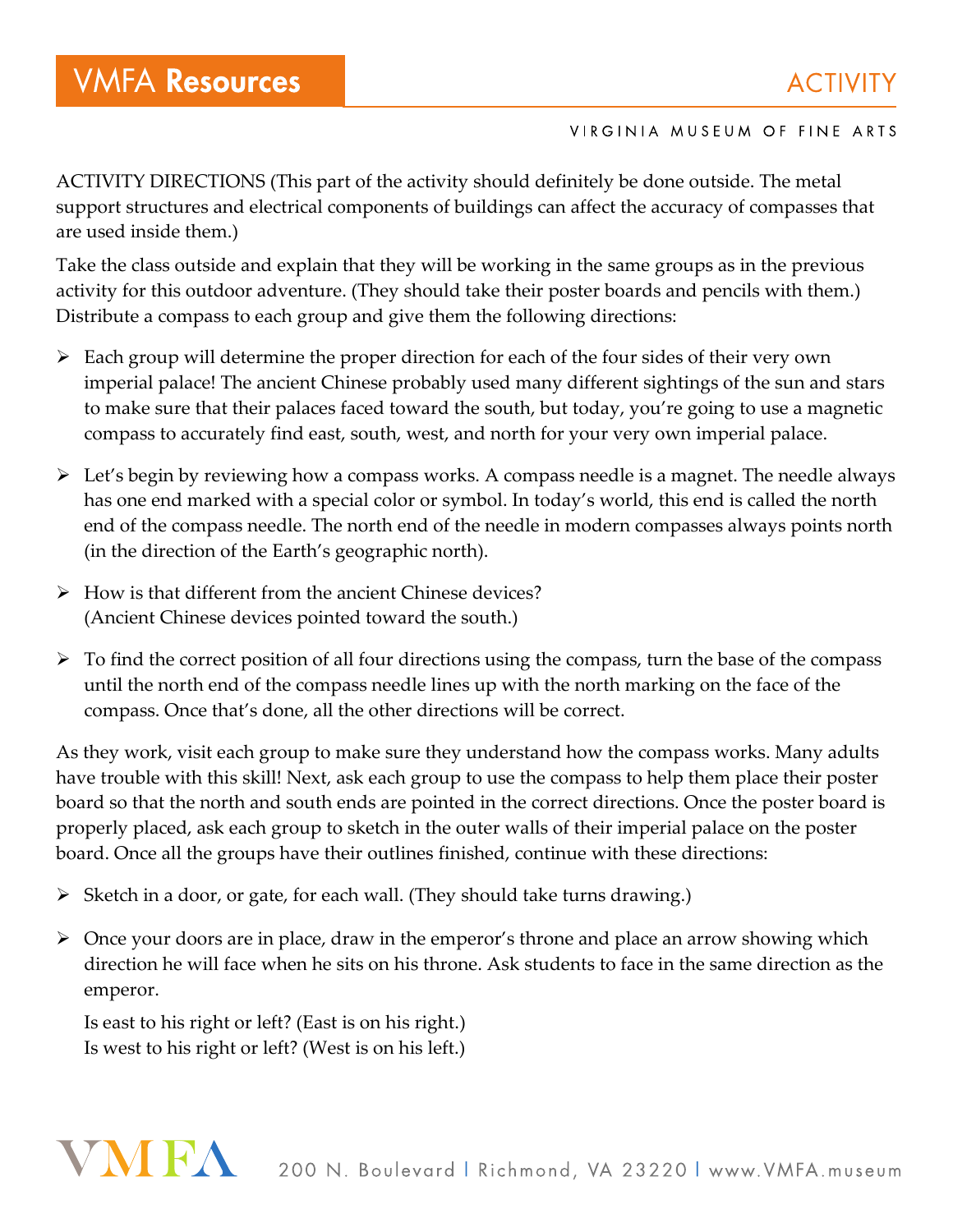- $\triangleright$  Each group should now name your imperial palace. Write the name on the poster board above the south wall.
- $\triangleright$  When we return to the classroom, each group will produce 5 drawings connected with their imperial palace. One picture should be of the emperor on his throne. The other 4 should be of Heavenly Guardian figures who will protect the group's palace on the east, south, west, and north!
- Decide, within your groups, who will draw each figure. Each student should put his or her initials by the direction (east, south, west, north, or center for the emperor) of the figure he or she will draw. Be sure to bring your poser boards back to the classroom with you.

Take the class back inside for the related art activity that follows.

## **The Art Connection Acivity:**

For this activity, each student should have a piece of drawing paper and colored markers or crayons. You may need to remind them of which figure they decided to draw. They should begin by labeling their drawings with the direction they have been assigned (east, south, west, north, or center for the emperor).

Before beginning the guardian drawings, ask them to review the adjectives they listed to describe fierce guardians of an imperial palace. You may also want to remind them of the symbols associated with the various directions if they need further inspiration.

North is associated with the Black Tortoise, winter, water, longevity—and sometimes with a snake.

East is associated with the Blue Dragon, spring, good will and auspiciousness (good luck) and wood.

South is associated with the Red Bird, summer, and fire.

West is associated with the White Tiger, autumn, and metal.

When they have finished their pictures, they should cut out the figures and glue them onto the poster boards in the correct places. Each group should present their finished imperial palace to the group.